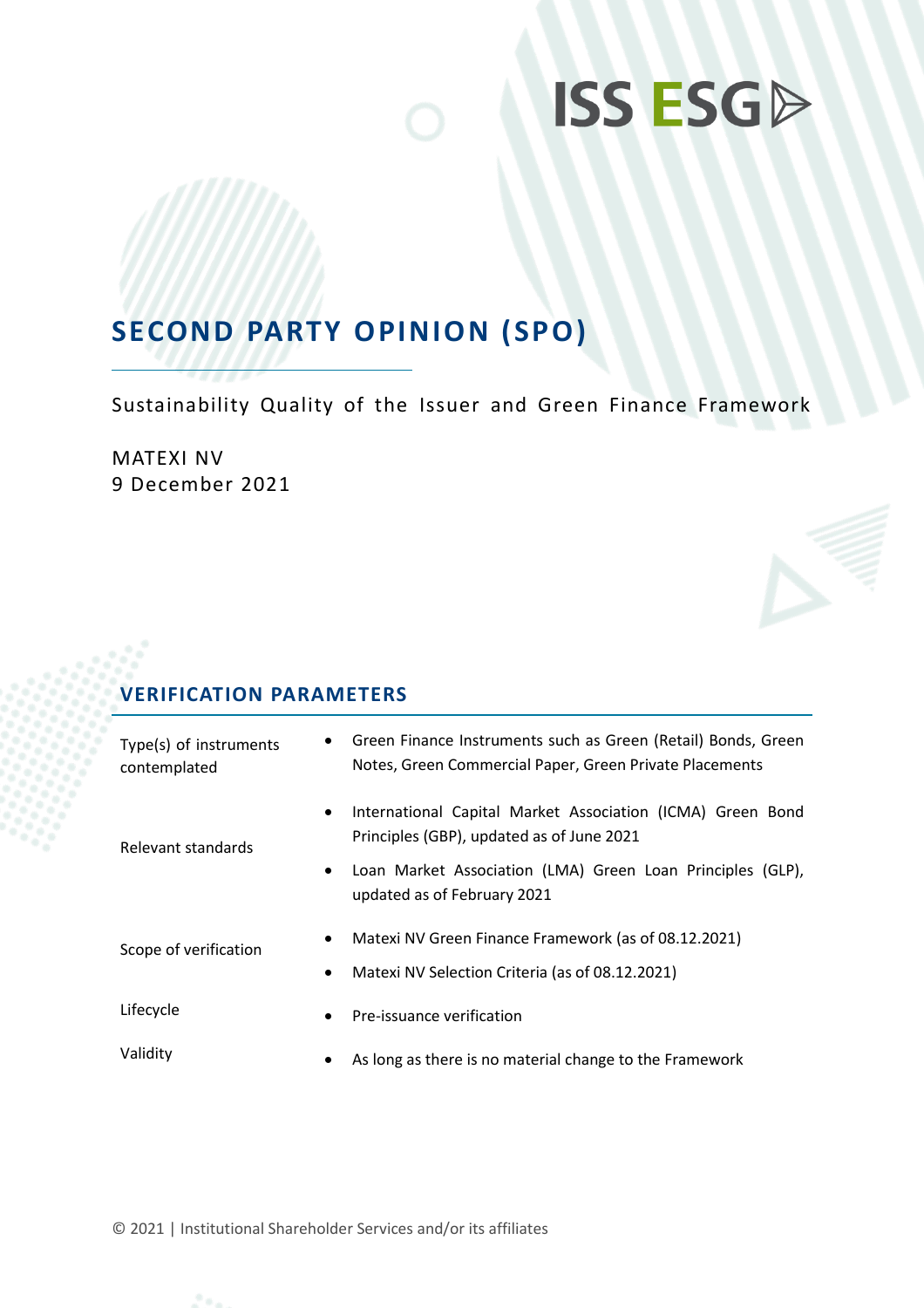

## **CONTENTS**

| PART I: GREEN FINANCE INSTRUMENTS LINK TO MATEXI'S SUSTAINABILITY STRATEGY 5  |  |
|-------------------------------------------------------------------------------|--|
|                                                                               |  |
|                                                                               |  |
|                                                                               |  |
| A. CONTRIBUTION OF THE GREEN FINANCE INSTRUMENTS TO THE UN SDGs  14           |  |
| B. MANAGEMENT OF ENVIRONMENTAL AND SOCIAL RISKS ASSOCIATED WITH THE SELECTION |  |
|                                                                               |  |
|                                                                               |  |
|                                                                               |  |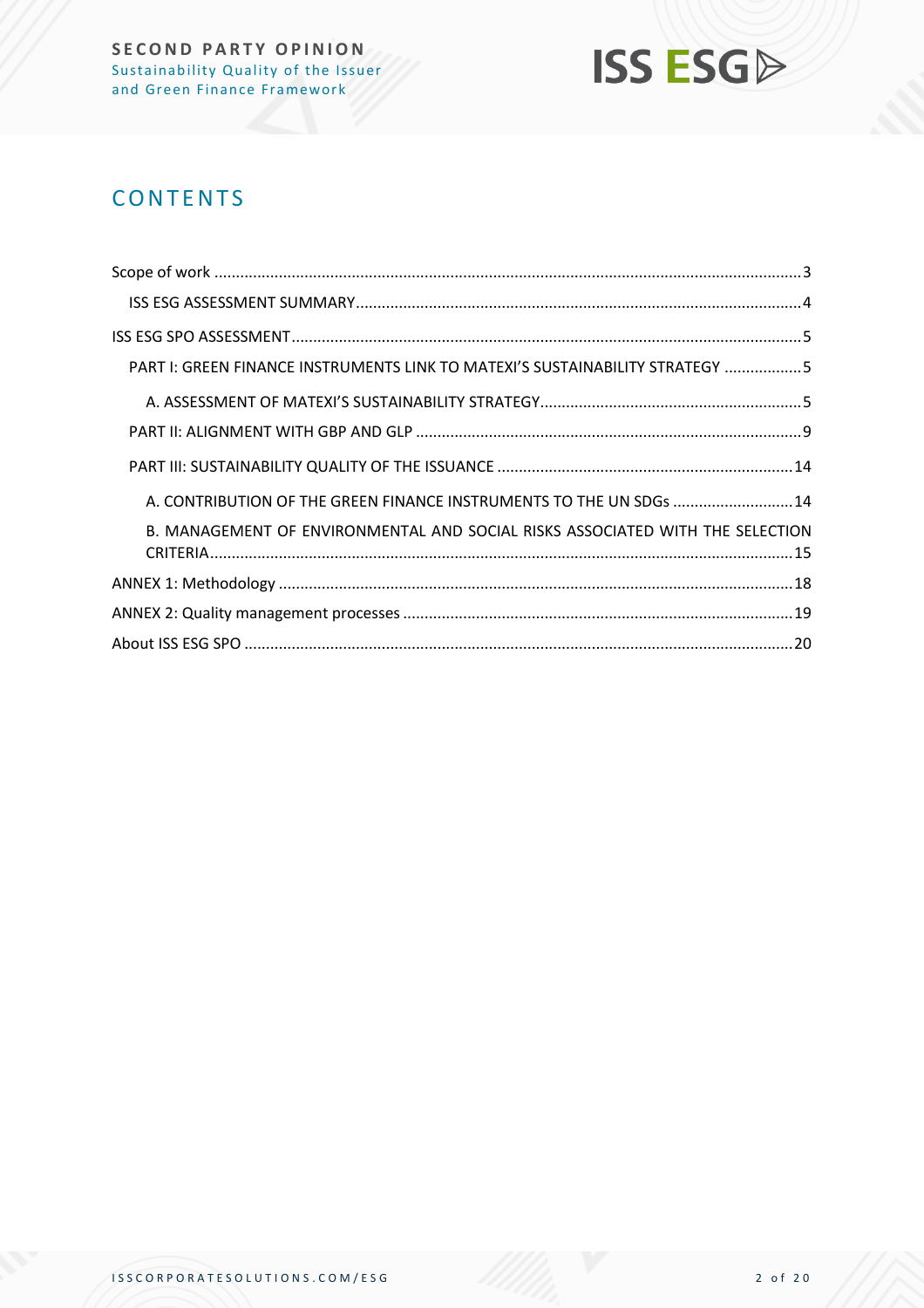## <span id="page-2-0"></span>Scope of work

Matexi NV ("the Issuer", "Matexi", or "the company") commissioned ISS ESG to assist with its Green Finance Instruments by assessing three core elements to determine the sustainability quality of the instrument:

- 1. The Green Finance Instruments link to Matexi's sustainability strategy drawing on Matexi's overall sustainability profile and issuance-specific Use of Proceeds categories.
- 2. Matexi's Green Finance Framework (08.12.2021 version) benchmarked against the International Capital Market Association's Green Bond Standards and the Loan Market Association's Green Loan Principles.
- 3. The Selection Criteria whether the projects contribute positively to the UN SDGs and perform against ISS ESG's issue-specific key performance indicators (KPIs) (See Annex 2).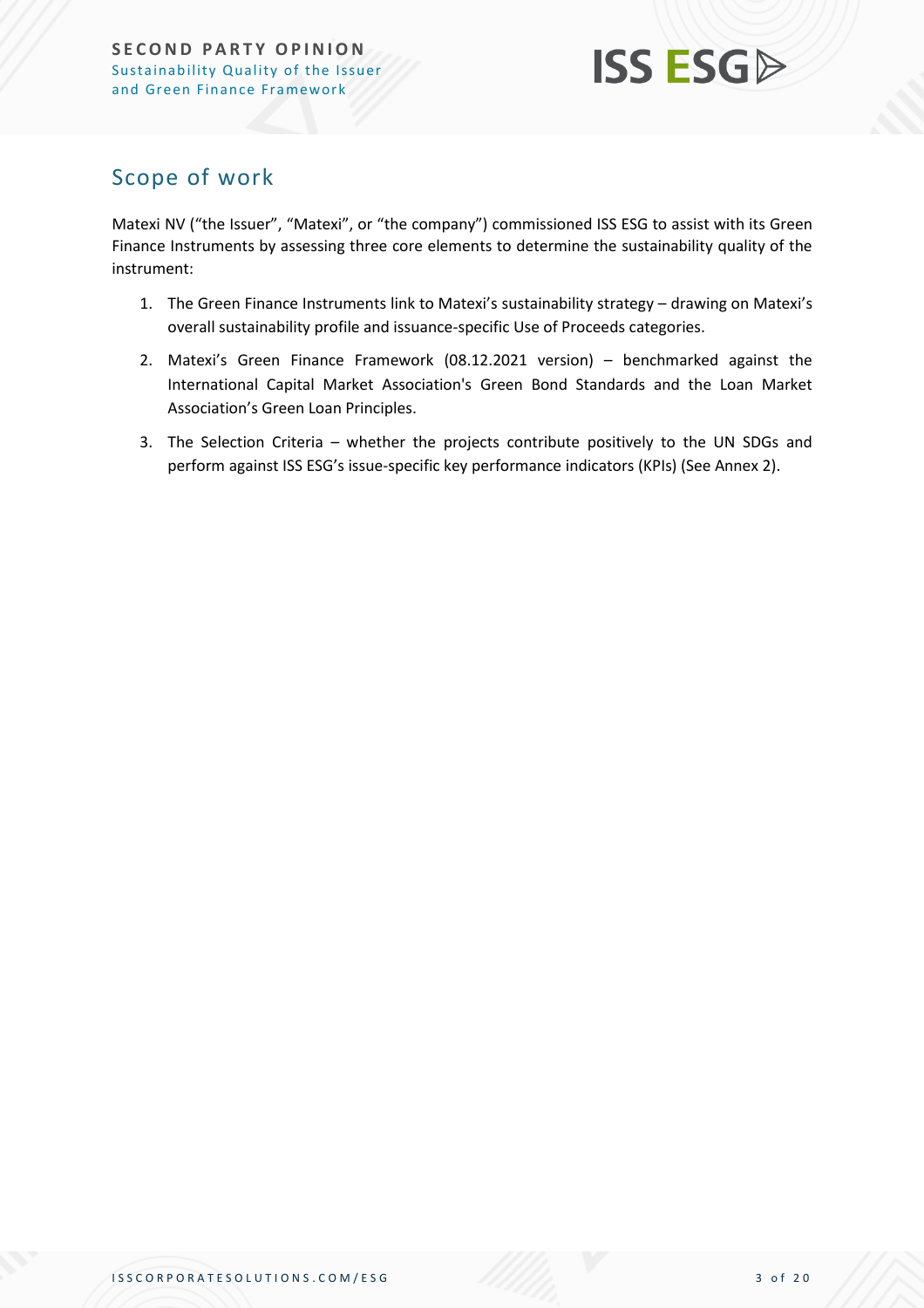### <span id="page-3-0"></span>ISS ESG ASSESSMENT SUMMARY

| <b>SPO SECTION</b>                                                                                      | <b>SUMMARY</b>                                                                                                                                                                                                                                                                                                                                                                                                                                                                                                                                                                                                                                                                                                                                                                                                     | <b>EVALUATION</b> <sup>1</sup>                                   |
|---------------------------------------------------------------------------------------------------------|--------------------------------------------------------------------------------------------------------------------------------------------------------------------------------------------------------------------------------------------------------------------------------------------------------------------------------------------------------------------------------------------------------------------------------------------------------------------------------------------------------------------------------------------------------------------------------------------------------------------------------------------------------------------------------------------------------------------------------------------------------------------------------------------------------------------|------------------------------------------------------------------|
| Part 1:<br><b>Green Finance</b><br><b>Instruments</b><br>link to issuer's<br>sustainability<br>strategy | Matexi is a leading real estate neighbourhood developer, established<br>in 1945 active in Belgium, Poland, and Luxembourg. Its focus relies on<br>sustainable, mixed-use urban regeneration projects. More than 300<br>professionals manage acquisition, development, construction, and<br>sales of 420+ projects, realizing a turnover of approximately EUR400<br>million a year.<br>ISS ESG finds that Use of Proceeds financed through these Green<br>Finance Instruments are consistent with the issuer's sustainability<br>strategy and material ESG topics for the issuer's industry. The rationale<br>for issuing Green Finance Instruments such as Green (Retail) Bonds,<br>Green Notes, Green Commercial Papers and/or Green Private<br>Placements is clearly described by the issuer.                    | <b>Consistent</b><br>with issuer's<br>sustainability<br>strategy |
| Part 2:<br>Alignment<br>with GBP and<br><b>GLP</b>                                                      | The issuer has defined a formal concept for its Green Finance<br>Instruments such as Green (Retail) Bonds, Green Notes, Green<br>Commercial Paper, Green Private Placements regarding use of<br>evaluation<br>processes for<br>project<br>and<br>proceeds,<br>selection.<br>management of proceeds and reporting. This concept is in line with<br>the GBP and GLP.                                                                                                                                                                                                                                                                                                                                                                                                                                                 | <b>Aligned</b>                                                   |
| Part 3:<br>Sustainability<br>quality of the<br>selection<br>criteria                                    | The overall sustainability quality of the Selection Criteria in terms of<br>sustainability benefits, risk avoidance, and minimisation is good based<br>upon the ISS ESG assessment. The Green Finance Instruments will<br>(re-) finance eligible asset categories, which include: Green Buildings,<br>Sustainable Water & Wastewater Management, Clean Transportation<br>and Renewable Energy.<br>Those use of proceeds categories have significant contribution to SDGs<br>6 "Clean Water and Sanitation", SDGs 7 Affordable and Clean Energy,<br>SDGs 11 'Sustainable cities and communities', SDGs 13 "Climate<br>Action" and a limited contribution to SDGs 3 "Good Health and Well-<br>Being". The environmental and social risks associated with those use<br>of proceeds categories have been well managed. | <b>Positive</b>                                                  |

<sup>&</sup>lt;sup>1</sup> ISS ESG's evaluation is based on the Matexi's Green Finance Framework (December 2021 version), on the analysed Selection Criteria as received on the 08.12.2021, and on the ISS ESG Indicative Corporate Rating applicable at the SPO delivery date (generated on the 23.11.2021).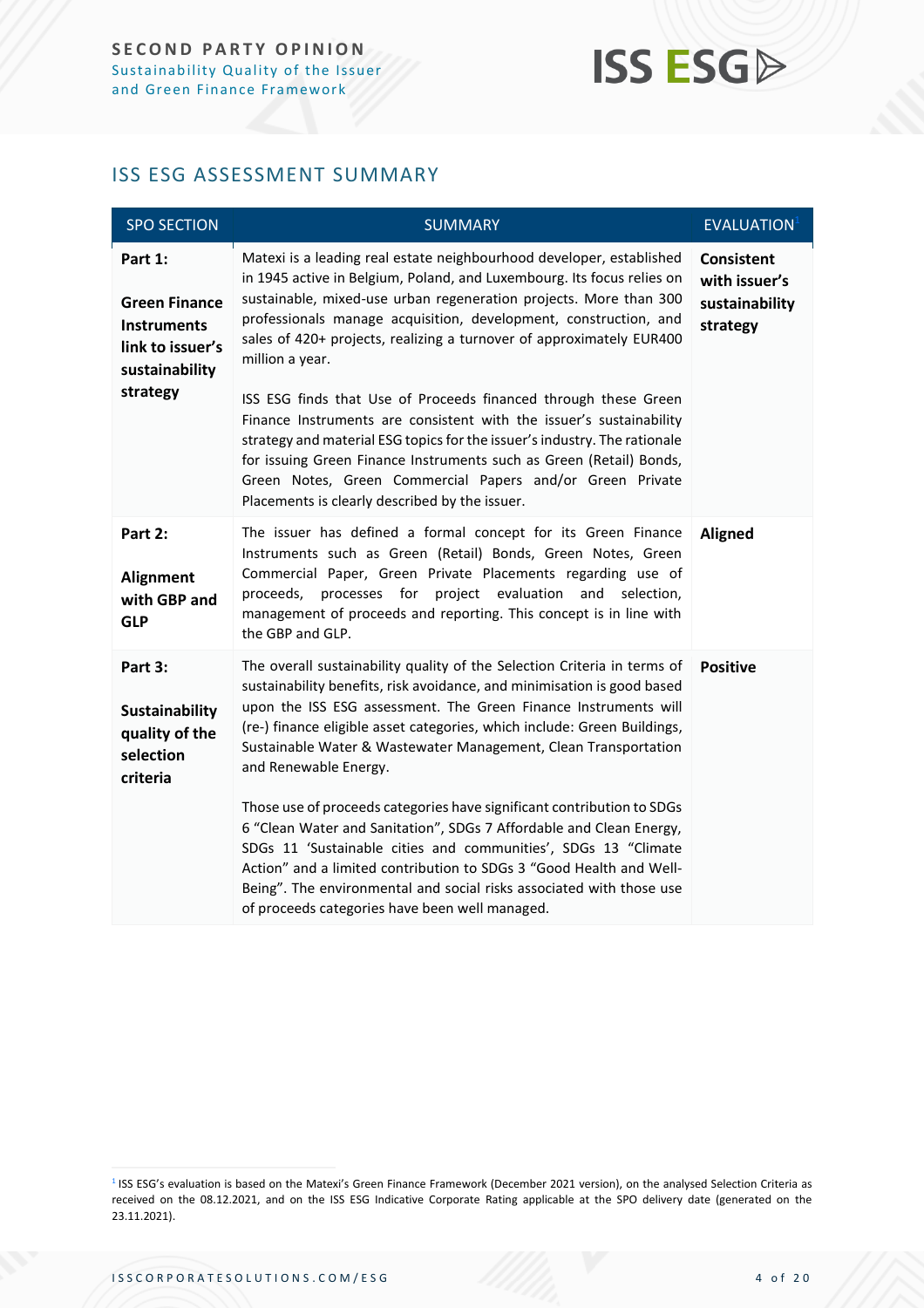## <span id="page-4-0"></span>ISS ESG SPO ASSESSMENT

### <span id="page-4-1"></span>**PART I: GREEN FINANCE INSTRUMENTS LINK TO MATEXI'S SUSTAINABILITY STRATEGY**

#### <span id="page-4-2"></span>A. ASSESSMENT OF MATEXI'S SUSTAINABILITY STRATEGY

*Methodological note: Please note that Matexi NV is not part of the ISS ESG Corporate Rating Universe. Thus, the below sustainability profile is an assessment conducted by the analyst in charge of the Construction sector based mainly on publicly available information. No direct communication between the borrower and the analyst has taken place during the process. The below is not based on an ISS ESG Corporate Rating but considers ISS ESG Research's methodology.*

#### *Industry classification:*

Construction <sup>2</sup>

#### *Key Issues of the industry*

- 1. Labor standards and working conditions
- 2. Energy and resource efficiency
- 3. Impact on land use and biodiversity
- 4. Ethical business practices
- 5. Protection of human rights and community outreach

#### *Indicative ESG risk and performance assessment*

Matexi develops houses, apartments, offices, cafes, and restaurants, and provides construction services. The company's developments are mixed-use and include community-strengthening elements, such as retail, restaurants, health care, offices, etc. As such, the company can contribute to the creation of sustainable communities, which it does to some extent, by e.g. providing community centers or other public spaces for its residents, providing affordable housing or social housing, and promoting sustainable mobility/transport solutions.

The company considers the energy efficiency of its property portfolio at the design stage, regarding energy-efficient building envelopes, ventilation, and natural lighting. In addition, the company promotes renewable energy through the installation of solar panels and heat pumps connected to a geothermal source or a heating network. In terms of water-efficiency, the company has also implemented some measures such as the use of water-saving taps and showers, inclusion of rainwater tanks in all ground level homes, and the reuse of rainwater for toilets and washing machines in several houses and apartments built.

Regarding the environmental risks related to its construction activities, Matexi has implemented basic measures to reduce impacts on biodiversity. The company is also involved in brownfield developments, which to an extent, promote conservation and sustainable land use. While some

<sup>&</sup>lt;sup>2</sup> ISS ESG classify real estate developers under the Construction industry due to more extensive involvement in the development process and construction(related) services.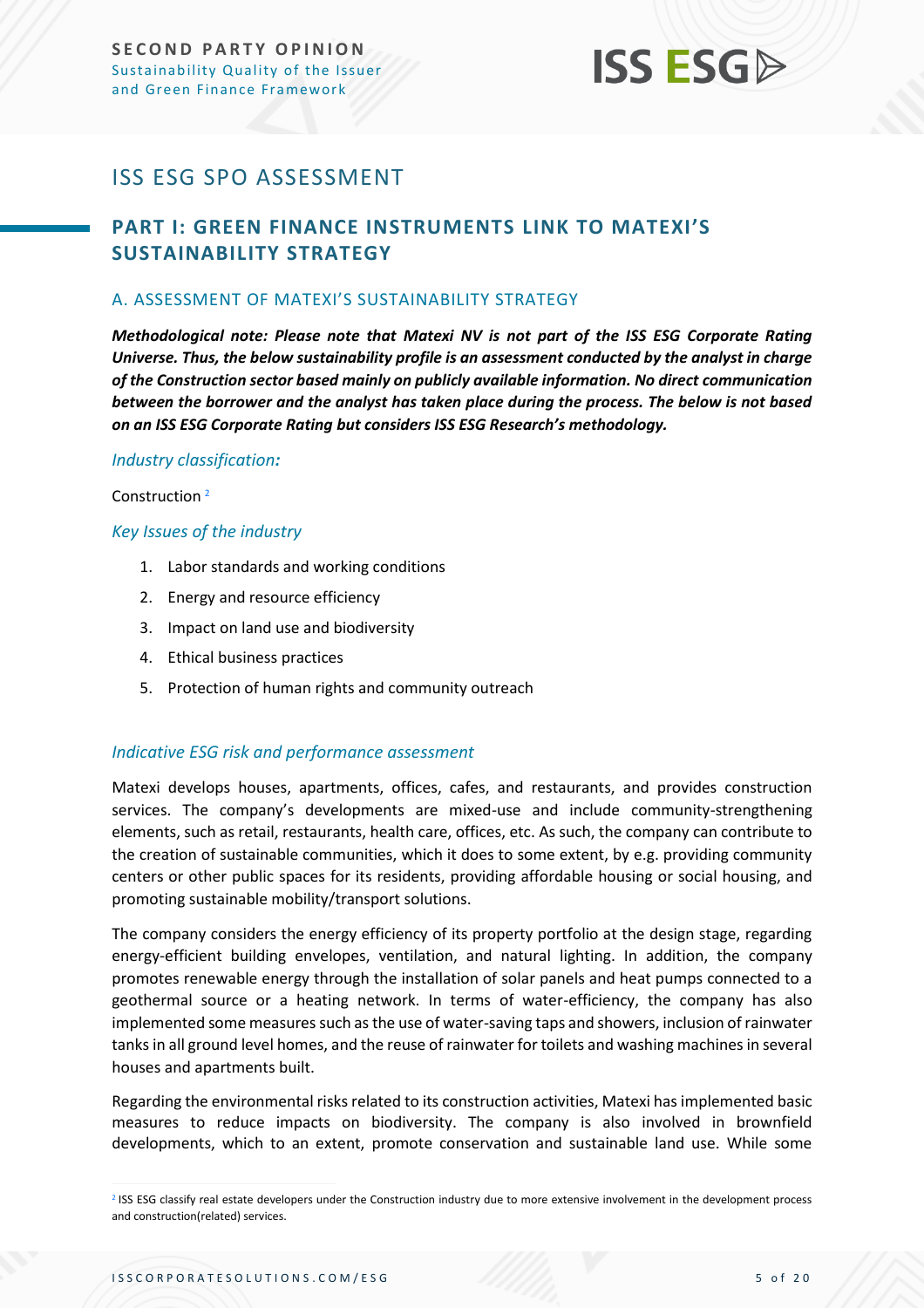

measures in terms of waste management, the use of sustainable building materials, water-efficiency and energy-efficiency of construction activities are undertaken by the company, a comprehensive strategy seems to be lacking on these issues.

There is no indication that Matexi addresses further key issues of the construction industry, such as business ethics (e.g., corruption and antitrust violations), human rights, labor rights, and working conditions (particularly occupational health and safety of employees and contractors).

#### *Indicative product portfolio assessment*

#### **Social impact of the product portfolio:**

Single projects/properties of Matexi contribute to relevant SDG objectives such as ensuring health and delivering education (e.g., construction of healthcare or educational facilities). However, the estimated share of revenues for these activities is low (est. <1%). Matexi does not appear to be significantly involved in these projects and overall, the company's project portfolio of residential, commercial, and office properties is considered to have no net positive or negative social impact.

#### **Environmental impact of the product portfolio:**

Property developers such as Matexi can contribute to the achievement of global environmental objectives such as the creation of sustainable cities and communities by having their properties certified to relevant green or sustainable building standards. Some properties of Matexi are certified to the BREEAM and NZEB standards. The company's portfolio therefore has a minor positive environmental impact.

#### *Controversy Assessment*

#### **Company Screening**

The analyst in charge of producing this report conducted a high-level controversy assessment based on publicly available information exclusively. There is no indication of Matexi being involved in any of the below-mentioned controversies.

#### **Industry Risks**

Based on a review of controversies over a 2-year period, the top three controversies that have been reported against companies within the Real Estate construction sector are: failure to respect the right to just and favourable conditions of work, failure to pay fair share of taxes and failure to respect consumer health and safety. These controversies are closely followed by failure to conduct human rights due diligence, failure to assess environmental impacts and failure to prevent money laundering.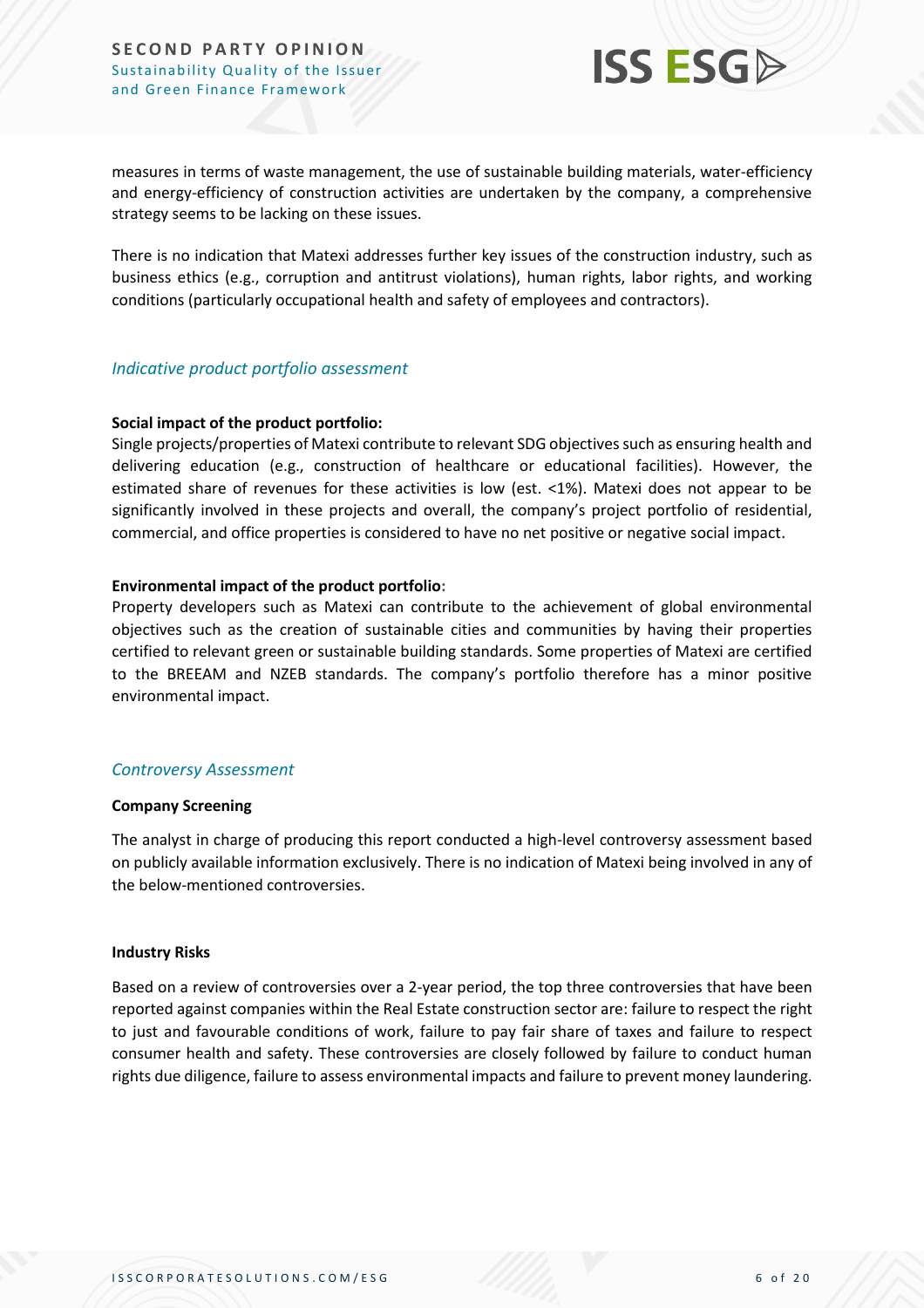

#### B. CONSISTENCY OF GREEN FINANCE INSTRUMENTS WITH MATEXI'S SUSTAINABILITY **STRATEGY**

#### *Key sustainability objectives and priorities defined by the issuer*

In 2021 Matexi published its first Impact Report listing achievements of recent years and outlining objectives.<sup>3</sup> Matexi has chosen to develop sustainability consciousness around the 3Ps 'Planet-People-Profit'. Whereas Planet includes the main drivers' Biodiversity, Circularity, Energy transition, Soft mobility, and Water Management.

Based on the 'Matexi Sustainability Matrix', the issuer takes initiatives on different levels such as neighbourhood, organisation, house unit, and partners to make projects and Matexi as a company more sustainable. The matrix is the issuer's guiding principle to always opt for measures with a concrete, beneficial impact that offer added value for the stakeholders.

Assembled in 2020, the sustainability team sets concrete targets and oversees their implementation. With the addition of a newly recruited Sustainability Officer, the team of in-house specialists works together closely to integrate sustainability on all levels of the organisation. Matexi's sustainability approach is based on the Sustainable Development Goals (SDGs) of the United Nations. The issuer strives to make measurable progress on these various objectives by 2030, with the continuous balancing of care and profit anchored in the decision-making processes. The issuer reports annually on the achievements and ambitions, making impacts quantifiable and measurable.

Matexi aims to use different methods in its neighbourhood developments, its core business, including the Flemish Sustainability Meter for Neighbourhoods, BREEAM (Building Research Establishment Environmental Assessment Method) and the Walloon label Quartier Durable. The Flemish government developed the Flemish Sustainability Meter for Neighbourhoods based on the internationally recognised certificate BREEAM Communities.

The company performed a CO2 footprint analysis based on the latter the company will set GHG emission reduction targets. In addition, the issuer sets the target for an emission-free car fleet by 2026, transposing sustainability objectives to the operational level.

With regards to corporate governance, the issuer published a set of rules and procedures for decisionmaking within the company and distributed power and responsibility between the board of directors, managers, shareholders, companies, and other administrators. Sustainability is integrated with the project evaluation and adjustment if necessary, with every single decision the issuer factor in the impact on people and the environment. The Investment Committee evaluates all investment proposals and is involved in the decision-making process of every real estate project. Every project passes six checkpoints. In addition, as of 2021, the sustainability goals set by the issuer are included as a standard in the individual targets of its employees.

#### *Rationale for issuance*

The Green Finance Framework aims to support Matexi's strategy and the transition to a low carbon economy. By issuing Green Finance Instruments, Matexi intends to align its funding strategy with its

<sup>3</sup> [MATEXI Impact Report 2020](https://www.matexi.be/-/media/images/corporate-pages/investor-relations/impact-report-en.pdf)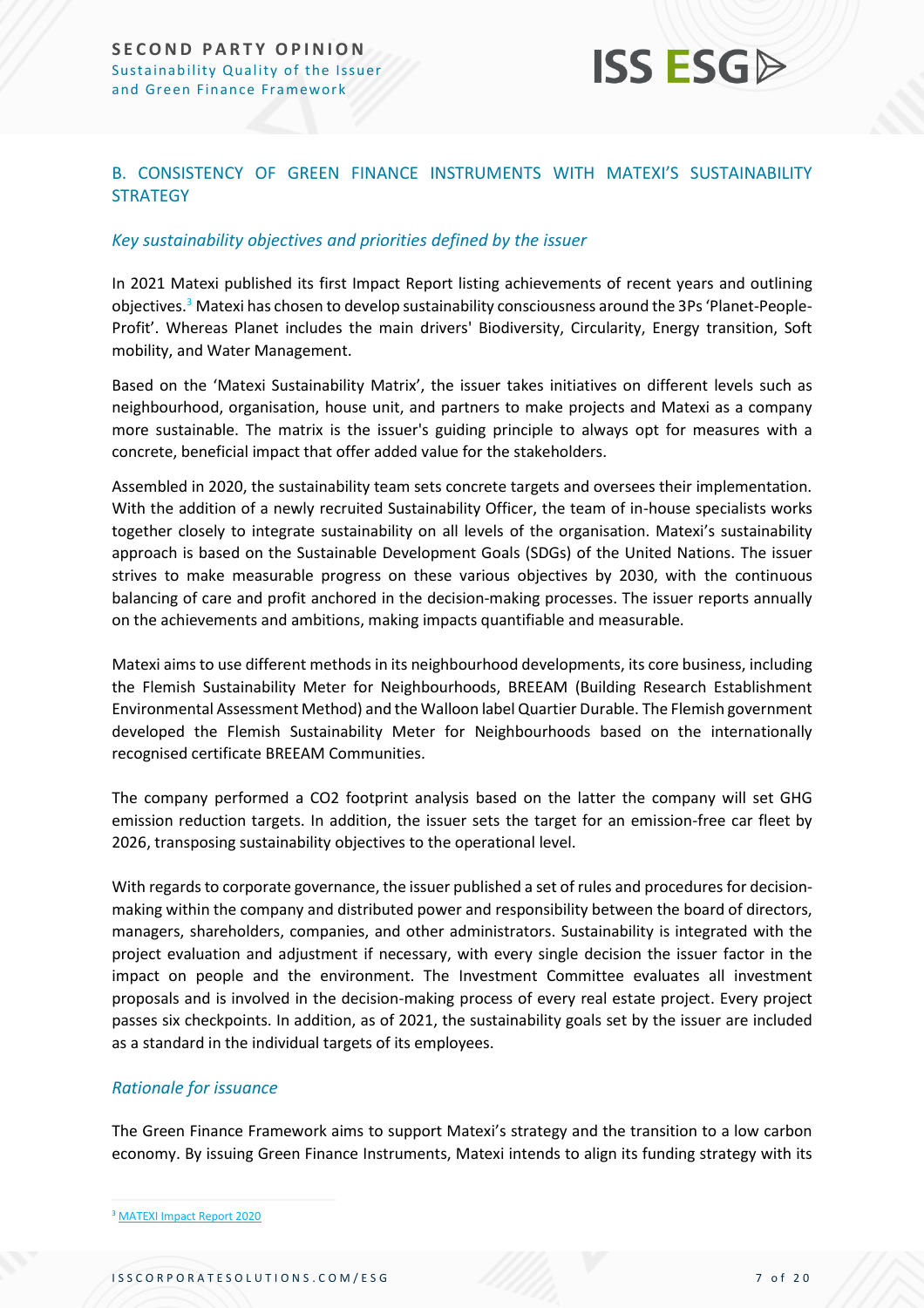

mission and reinforce its commitment to a low carbon, resilient, inclusive, and healthy society. Matexi believes that Green Finance instruments are an effective tool to channel investments to projects that have demonstrable environmental benefits and thereby contribute to the achievement of the UN SDGs. Through its Green Finance Framework, Matexi also intends to contribute to the Green Financing market's growth and address investors' willingness to finance green projects.

The Green Finance Framework is established as an overreaching platform under which Matexi intends to issue Green Finance Instruments such as Green (Retail) Bonds, Green Notes, Green Commercial Paper, Green Private Placements to finance and/or refinance green projects with an environmental benefit. This Green Finance Framework forms the basis for future Green Financial Instruments issues of Matexi and contributes to climate change mitigation.

#### *Contribution of Use of Proceeds categories to sustainability objectives and priorities*

ISS ESG mapped the Use of Proceeds categories financed under this Green Finance Instruments with the sustainability objectives defined by the issuer and with the key ESG industry challenges as defined in the ISS ESG Corporate Rating methodology for the Construction sector. Key ESG industry challenges are key issues that are highly relevant for a respective industry to tackle when it comes to sustainability, e.g. climate change and energy efficiency in the buildings sector. From this mapping, ISS ESG derived a level of contribution to the strategy of each Use of Proceeds categories.

| <b>USE OF PROCEEDS</b><br><b>CATEGORY</b>                 | <b>SUSTAINABILITY OBJECTIVES</b><br><b>FOR THE ISSUER</b> | <b>KEY ESG INDUSTRY</b><br><b>CHALLENGES</b> | <b>CONTRIBUTION</b>                     |
|-----------------------------------------------------------|-----------------------------------------------------------|----------------------------------------------|-----------------------------------------|
| <b>Green Buildings</b>                                    |                                                           |                                              | Contribution to a<br>material objective |
| Renewable<br><b>Energy</b>                                |                                                           |                                              | Contribution to a<br>material objective |
| Clean<br><b>Transportation</b>                            |                                                           |                                              | Contribution to a<br>material objective |
| <b>Sustainable</b><br>Water &<br>Wastewater<br>Management |                                                           |                                              | Contribution to a<br>material objective |

**Opinion:** *ISS ESG finds that the Use of Proceeds financed through this bond are consistent with the issuer's sustainability strategy and material ESG topics for the issuer's industry. The rationale for issuing green financial instruments is clearly described by the issuer and is consistent with the company's overall sustainability approach.*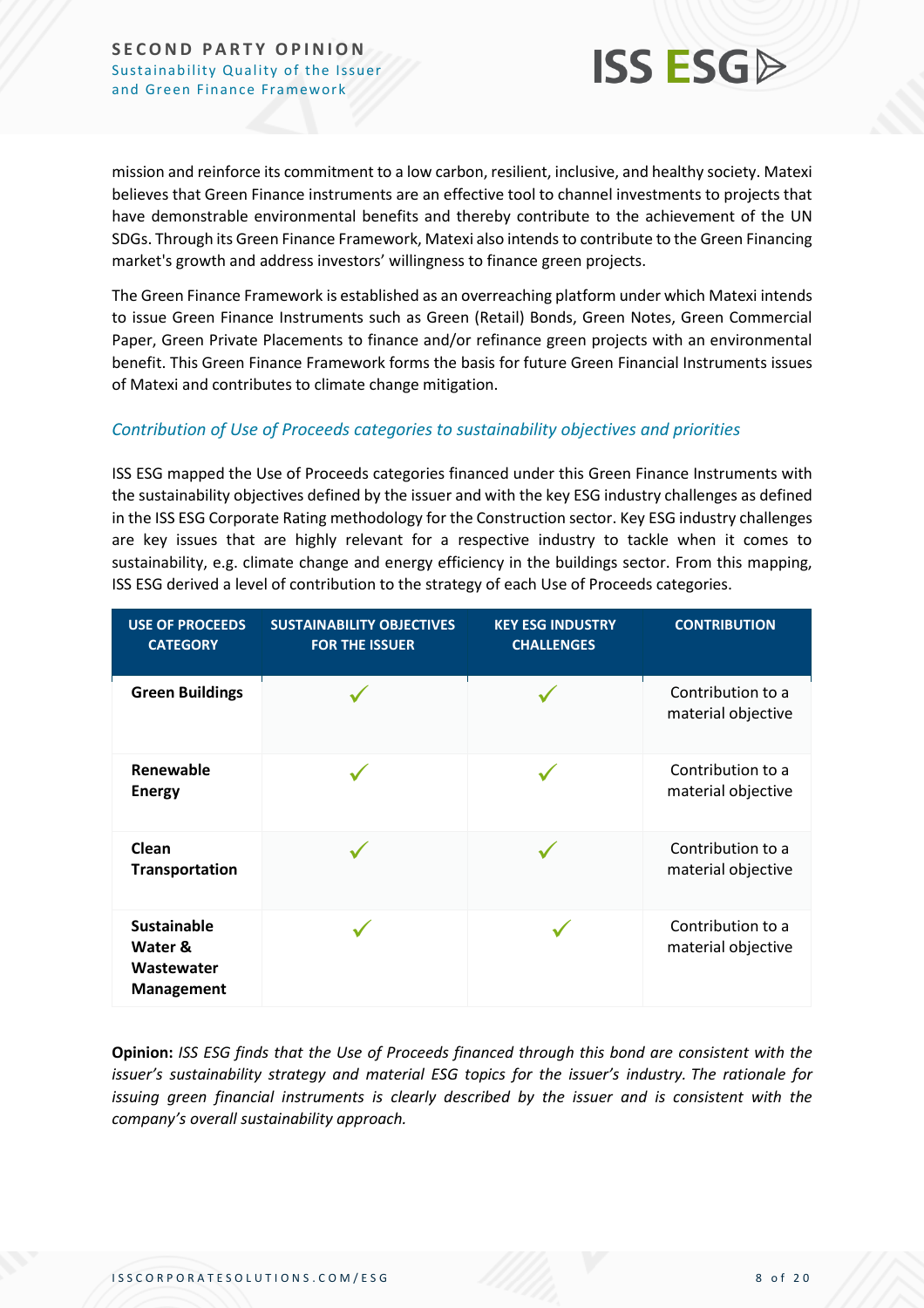### <span id="page-8-0"></span>**PART II: ALIGNMENT WITH GBP AND GLP**

#### **1. Use of Proceeds**

#### **FROM ISSUER'S FRAMEWORK**

The net proceeds of Matexi's Green Finance Instruments will be allocated exclusively to finance and/or refinance in whole or in part, sustainable and energy efficient real estate projects which contribute to its sustainability strategy ("Eligible Green Projects"). Financing will be allocated to expenditures required to build environmentally certified and energy efficient buildings. Eligible Green Projects means a selected portfolio of construction projects undertaken by Matexi that target enables climate change mitigation and/or adaptation and are eligible under the following below definitions.

Matexi will not knowingly allocate proceeds from any issuance of Green Bonds to the following:

- The production or trade of alcohol, tobacco, or weapons;
- The production, operation, trade, or sale of fossil fuels;
- Any other activity that Matexi determines is ineligible for allocation of proceeds at the time of allocation.

#### The projects are listed in the table below:

| <b>ELIGIBLE GREEN</b><br><b>PROJECTS CATEGORY</b> | <b>ELIGIBILITY CRITERIA</b>                                                                                                                                                                                                                                                                                                                                                                            |  |
|---------------------------------------------------|--------------------------------------------------------------------------------------------------------------------------------------------------------------------------------------------------------------------------------------------------------------------------------------------------------------------------------------------------------------------------------------------------------|--|
| <b>Green Buildings</b>                            | Newly constructed, existing and/or refurbished buildings which meet<br>recognized standards for best practices in energy and resource<br>efficiency, sustainable building design, construction, and operation.<br>The certifications will be obtained at the latest at the delivery of the<br>building. The certifications will be obtained at the latest 12 months after<br>delivery of the building. |  |
|                                                   | <b>Residential Buildings:</b><br><b>Residential Buildings:</b><br>Eligible certifications:                                                                                                                                                                                                                                                                                                             |  |
|                                                   | A building certificate equivalent to EPC 'A'.<br>$\bullet$<br>Near Zero Energy Building ('NZEB") (as defined by local<br>$\bullet$<br>building legislation) or better.<br>BREEAM minimum 'Very Good' or equivalent.<br>$\bullet$                                                                                                                                                                       |  |
|                                                   | Office Buildings:<br>Eligible certifications:                                                                                                                                                                                                                                                                                                                                                          |  |
|                                                   | BREEAM minimum 'Very Good' or equivalent.                                                                                                                                                                                                                                                                                                                                                              |  |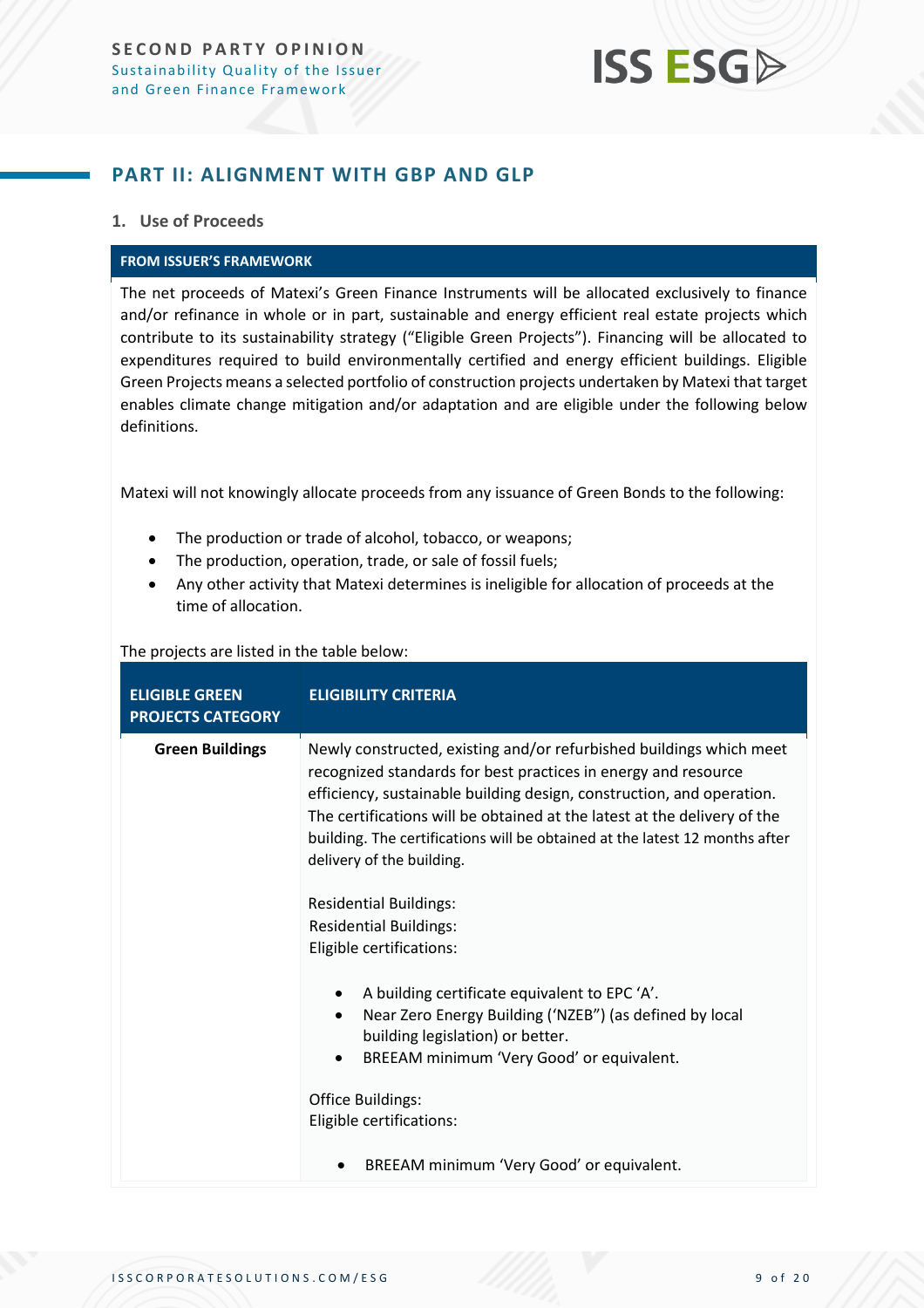

| Sustainable Water &<br>Wastewater<br><b>Management</b> | Investments in the installation of rainwater re-use systems in<br>residential units, with the purpose of re-using rainwater in the unit for<br>toilet flushing and washing machines.               |  |
|--------------------------------------------------------|----------------------------------------------------------------------------------------------------------------------------------------------------------------------------------------------------|--|
| <b>Clean Transportation</b>                            | Investments in the construction of:<br>Charging infrastructure for electric and hybrid vehicles;<br>Bicycle lanes and bicycle parking;<br>Electric Vehicles and bike sharing systems.<br>$\bullet$ |  |
| <b>Renewable Energy</b>                                | Investments in the installation of solar photovoltaic infrastructure.                                                                                                                              |  |

Regarding the residential portfolio, the selection of projects is based on the best Energy Performance Certificates (EPC), as defined by European Norms EN 15217 and EN15251. Matexi will favour financing buildings whose Primary Energy Demand is within the top 15% of buildings in each jurisdiction.

Eligible Green Buildings are either buildings in acquisition phase or on-going development. For each project, a forecast date of delivery is communicated.

Eligible Green Buildings have been acquired up to maximum 3 years before the issuance of a Green Finance Instrument.

*Opinion: ISS ESG considers the Use of Proceeds description provided by Matexi's Green Finance Framework as aligned with the GBP and GLP. Environmental and social benefits are described and quantified.*

#### **2. Process for Project Evaluation and Selection**

#### **FROM ISSUER'S FRAMEWORK**

Matexi will follow a transparent process for selection and evaluation of Eligible Green Projects. Projects financed and/or refinanced through the Green Finance Instruments issued under Matexi's Green Finance Framework are evaluated and selected based on compliance with the Eligibility Criteria as set under paragraph 2.1 Use of Proceeds.

All potential Eligible Green Projects first comply with local laws and regulations, including any applicable regulatory environmental and social requirements, as well as Matexi's standards managing ethical and governance risks.

Selection and evaluation of Eligible Green Projects is done by an internal reporting tool 'the Matexi Sustainability Matrix. This tool is in place to check on the integration of sustainable solutions and in particular compliance with the Eligibility Criteria as set under paragraph 2.1 Use of Proceeds. The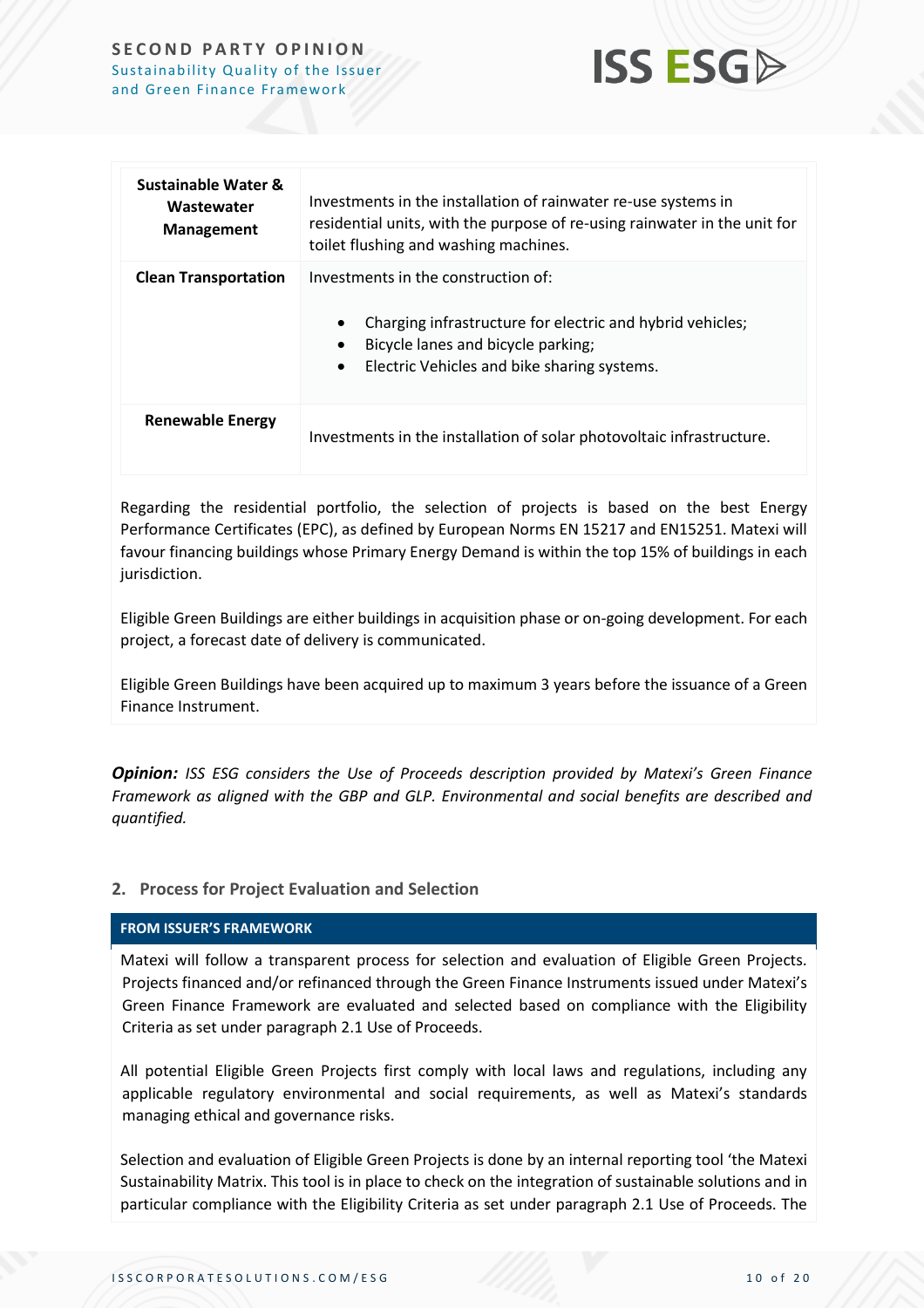

tool serves as a control mechanism at two essential milestones in each real-estate project: the design approval, and the building approval. It is ensured that only projects that fully comply with the Eligibility Criteria at the building approval phase are selected as Eligible Green Projects.

The potential Eligible Green Projects will be designated by the Steering Group Sustainability, composed of the CFO, the Chief Construction Officer, the Acquisition & Development Director, the Corporate Office Manager and the Sales, Marketing & Communication Director, assisted by the Sustainability Officer.

*Opinion: ISS ESG considers the Process for Project Evaluation and Selection description provided by Matexi's Green Finance Framework as aligned with the GBP and GLP. Moreover, the projects selected show alignment with the sustainability strategy of the issuer. Overall ESG risks are identified and managed through appropriate mechanisms. Eligible categories and certification criteria are clearly described.* 

#### **3. Management of Proceeds**

#### **FROM ISSUER'S FRAMEWORK**

Matexi will manage the net proceeds of issued Green Finance Instruments on a portfolio basis.

As long as the Green Finance Instruments under this Framework are outstanding, Matexi aims to allocate an amount equivalent to the net proceeds of these instruments towards its Eligible Green Projects, as defined in the paragraph 2.1. Use of Proceeds.

Given the inherent nature of Matexi's business model, the control and ownership of the Eligible Green Projects will be transferred to the acquirer at completion. These Eligible Green Projects will be removed from the Green portfolio when control is transferred to the acquirer.

If a project is divested, discontinued, or does no longer meet the definition of Eligible Green Projects as included in paragraph 2.1., it will be removed from the portfolio of Eligible Green Projects and replaced by another Eligible Green Project. Matexi aims to ensure that the total value of issued Green Finance Instruments does not exceed the value of its portfolio of Eligible Green Projects.

Pending the full allocation of the net proceeds of issued Green Finance Instruments to the portfolio of Eligible Green Projects Matexi will manage the unallocated proceeds in cash or cash equivalents in line with its regular treasury criteria. Matexi intends to allocate the full amount of proceeds within the next 24 months following the issuance of Green Financing Instruments. The internal treasury policy describes the actions to follow by the treasury team, approved by the board of directors.

The allocation of the net proceeds of issued Green Finance Instruments to Eligible Green Projects will be subject to at least an annual review and approved by the Steering Group Sustainability until full allowance of the net proceeds of issued Green Finance Instruments.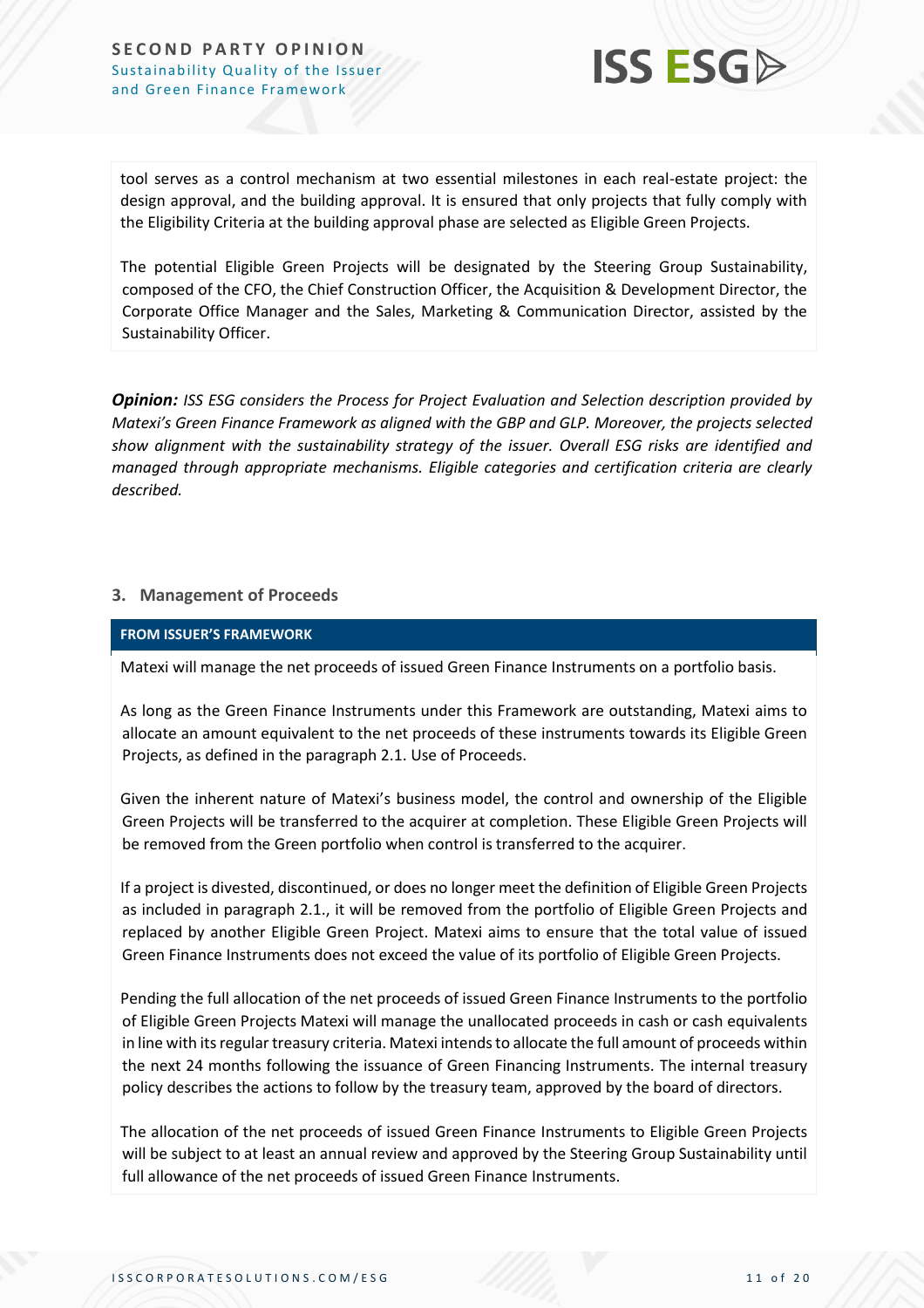

*Opinion: ISS ESG finds that Management of Proceeds proposed by Matexi's Green Finance Framework is well aligned with the GBP and GLP. The proceeds are to be directly and exclusively allocated to green projects. Tranches are tracked in an appropriate manner.*

#### **4. Reporting**

#### **FROM ISSUER'S FRAMEWORK**

Matexi will report annually, until full allocation of the net proceeds, on the allocation of its net proceeds of issued green finance instruments to its portfolio of Eligible Green Projects. This reporting will be available one year after the issuance of the first Green Finance Instrument on Matexi's website: https://www.matexi.be/en/about-matexi/investor-relations

#### Allocation Reporting

The allocation report will include details on:

- the amounts of investments allocated to Eligible Green Projects including a breakdown by eligible Category,
- the geographic distribution of the portfolio of Eligible Green Projects,
- the balance of unallocated proceeds (if any), and,
- the proportion of new financing and refinancing.

#### Impact reporting

Matexi will report on environmental impacts of the Eligible Green Projects (re-)financed by the net proceeds of the Green Finance Instruments. The impact report will provide information regarding Eligible Green Projects and their environmental classification (i.e. EPC certificates, E-performance, BREEAM certificate), including the specific classification level where applicable (e.g. "EPC A", E20, "Excellent")

- Additional impact indicators are subject to availability of data and could include:
- Expected annual generation of renewable energy (in kWh) and the related CO2 emission avoidance;
- Number of rainwater re-use systems installed;
- Number of electric vehicles charging stations installed;
- Number of secured bicycles storage.

*Opinion: ISS ESG finds that the reporting proposed by Matexi's Green Finance Framework is aligned with the GBP and GLP. Qualitative and Quantitative performance measures are used, and impacts are monitored and included in the annual project green reporting. There are clear commitments on the timing and information to be provided in both the allocation and impact reporting.*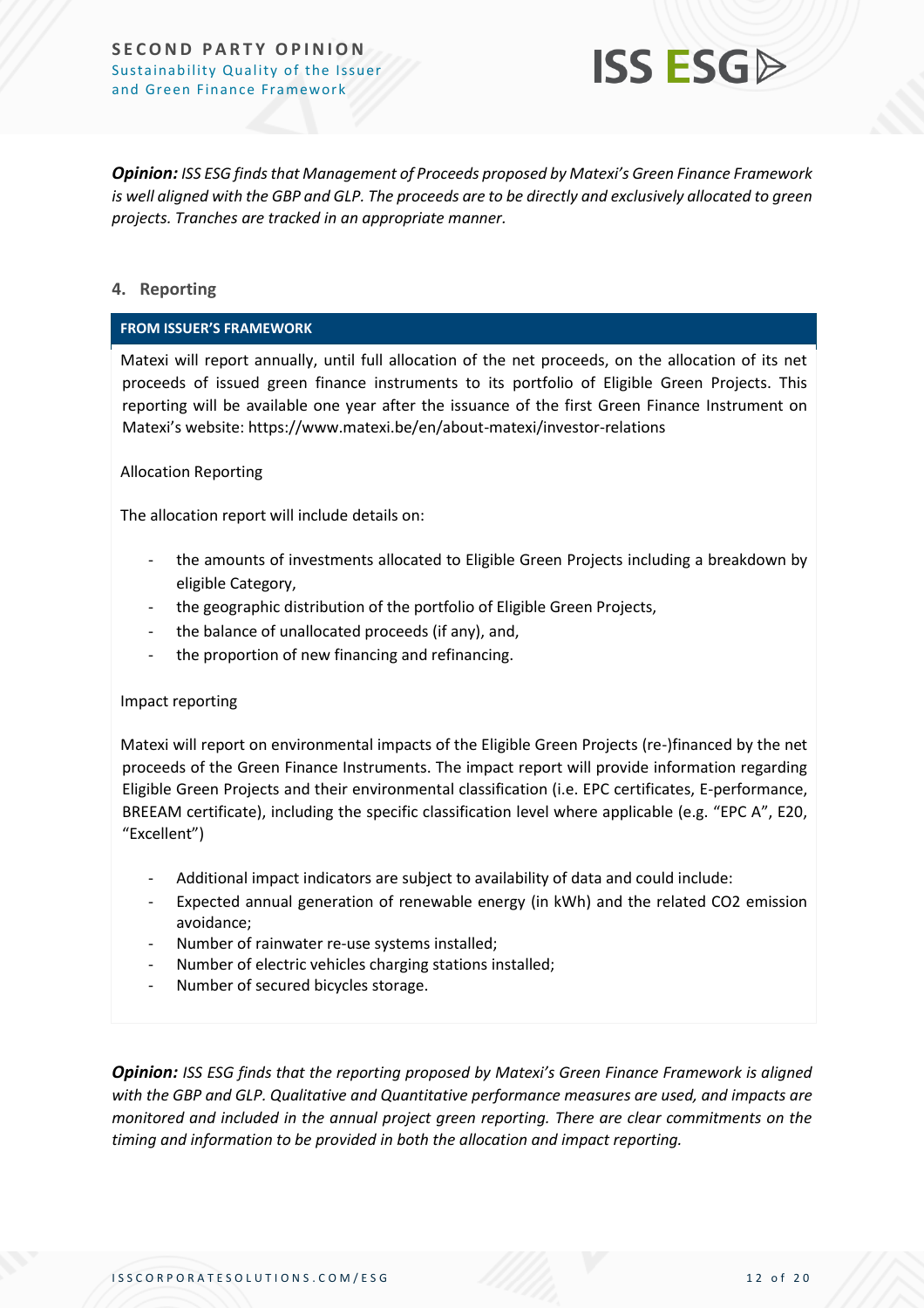## **ISS ESG**

#### **External review**

#### **FROM ISSUER'S FRAMEWORK**

#### Second Party Opinion

A Second Party Opinion (SPO) will be issued by an independent external verifier in order to provide an external verification on Matexi's Green Finance Framework. This external opinion will certify Matexi's Framework alignment with the applicable Green Principles, such as the Green Bond Principles (GBP) and the Green Loan Principles (GLP).

The Second Party Opinion is available on the investor website: [https://www.matexi.be/en/about](https://www.matexi.be/en/about-matexi/investor-relations)[matexi/investor-relations](https://www.matexi.be/en/about-matexi/investor-relations)

#### Independent verification

Matexi will request on an annual basis, starting one year after issuance of its inaugural Green Finance Instrument and for as long as any Green Finance Instruments under this framework are outstanding, a limited assurance report of the allocation of the proceeds to its Eligible Green Projects, provided by an independent external auditor.

The limited assurance report will be made available on [https://www.matexi.be/en/about](https://www.matexi.be/en/about-matexi/investor-relations)[matexi/investor-relations](https://www.matexi.be/en/about-matexi/investor-relations)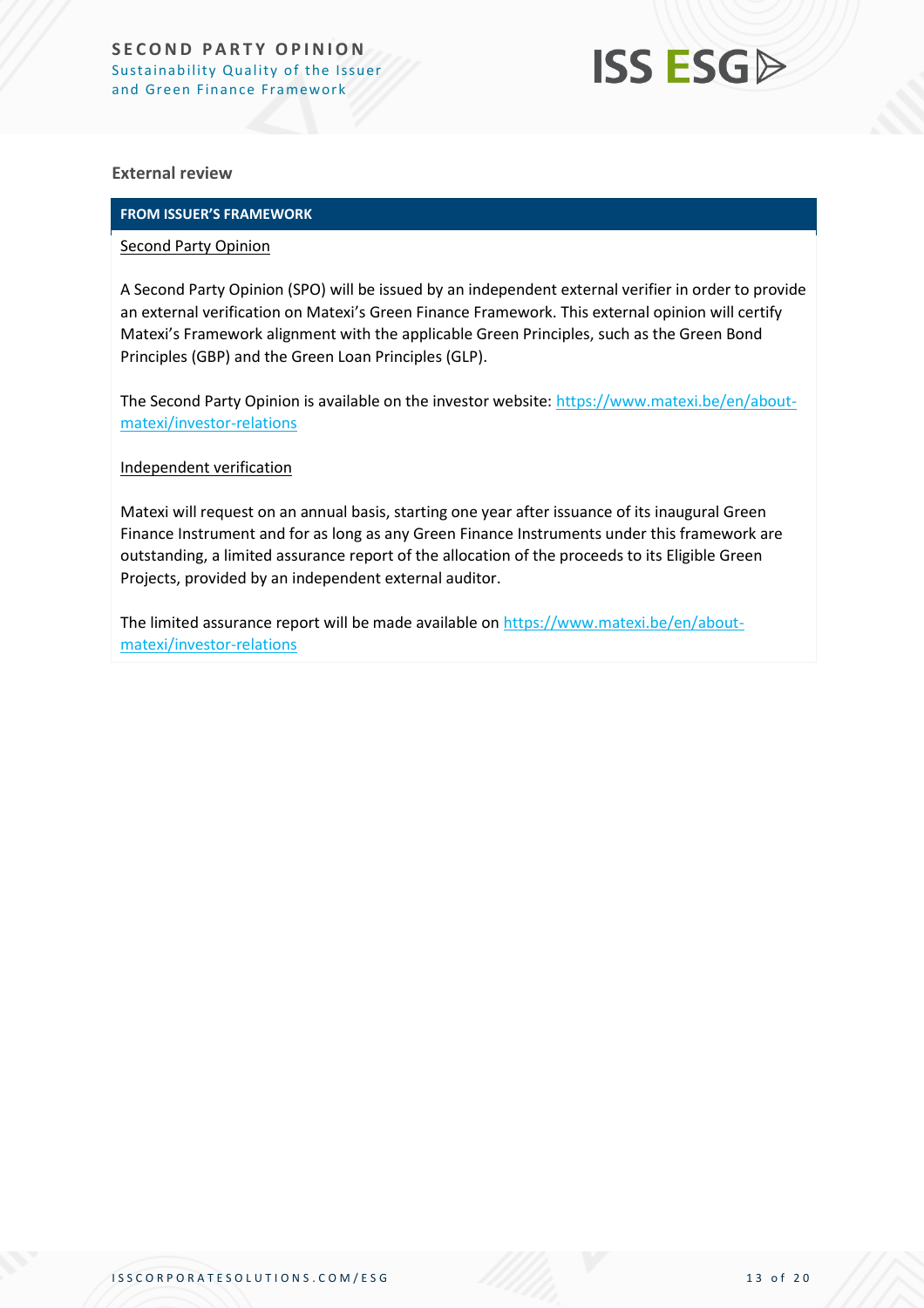### <span id="page-13-0"></span>**PART III: SUSTAINABILITY QUALITY OF THE ISSUANCE**

#### <span id="page-13-1"></span>A. CONTRIBUTION OF THE GREEN FINANCE INSTRUMENTS TO THE UN SDGs

Based on the assessment of the sustainability quality of the Green Finance Instruments Selection Criteria and using a proprietary methodology, ISS ESG assessed the contribution of the Matexi's Green Finance Instruments to the Sustainable Development Goals defined by the United Nations (UN SDGs).

This assessment is displayed on 5-point scale (see Annex 2 for methodology):

| Significant        | \Limited \         | No                | Limited             | <b>Significant</b> |
|--------------------|--------------------|-------------------|---------------------|--------------------|
| <b>Obstruction</b> | <b>Obstruction</b> | <b>Net Impact</b> | <b>Contribution</b> | l Contribution'    |

Each of the Green Finance Instruments Use of Proceeds categories has been assessed for its contribution to, or obstruction of, the SDGs:

| <b>USE OF PROCEEDS</b>                                                                                                                                                  | <b>CONTRIBUTION OR</b><br><b>OBSTRUCTION</b> | <b>SUSTAINABLE DEVELOPMENT GOALS</b>                        |
|-------------------------------------------------------------------------------------------------------------------------------------------------------------------------|----------------------------------------------|-------------------------------------------------------------|
| <b>Green Buildings</b><br><b>Residential and Office</b><br><b>Buildings - Green</b><br>Certification "very good" or<br>equivalent                                       | <b>Significant contribution</b>              |                                                             |
| <b>Green Buildings</b><br><b>Residential Buildings - Energy</b><br>efficiency Certification:<br>EPC "A" or equivalent /<br><b>Near Zero Energy Building</b><br>('NZEB") | <b>Limited contribution</b>                  | SUSTAINABLE CITIE                                           |
| <b>Sustainable Water &amp;</b>                                                                                                                                          |                                              | <b>CLEAN WATER</b><br>AND SANITATION                        |
| <b>Wastewater Management</b><br>Integration of rainwater re-<br>use systems                                                                                             | <b>Significant contribution</b>              |                                                             |
| <b>Renewable Energy</b><br>Solar photovoltaic<br>infrastructure for rooftop                                                                                             | <b>Significant contribution</b>              | AFFORDABLE AND<br>CLEAN ENERGY<br>13 GLIMATE                |
| <b>Clean Transportation</b><br>Charging infrastructure for<br>electric and hybrid vehicles                                                                              | <b>Limited contribution</b>                  | <b>AFFORDABLE AND</b><br>13 GLIMATE                         |
| <b>Clean Transportation</b><br>Bicycle lanes and bicycle<br>parking;                                                                                                    | <b>Limited contribution</b>                  | 13 GLIMATE<br><b>3</b> GOOD HEALTH<br><b>AFFORDABLE AND</b> |
| <b>Clean Transportation</b><br>Bicycle-sharing systems                                                                                                                  | <b>Limited contribution</b>                  | <b>3</b> GOOD HEALTH<br>13 GLIMATE                          |
| <b>Clean Transportation</b><br><b>Electric Vehicle sharing</b><br>systems                                                                                               | <b>Limited contribution</b>                  | AFFORDABLE AND<br>13 GLIMATE                                |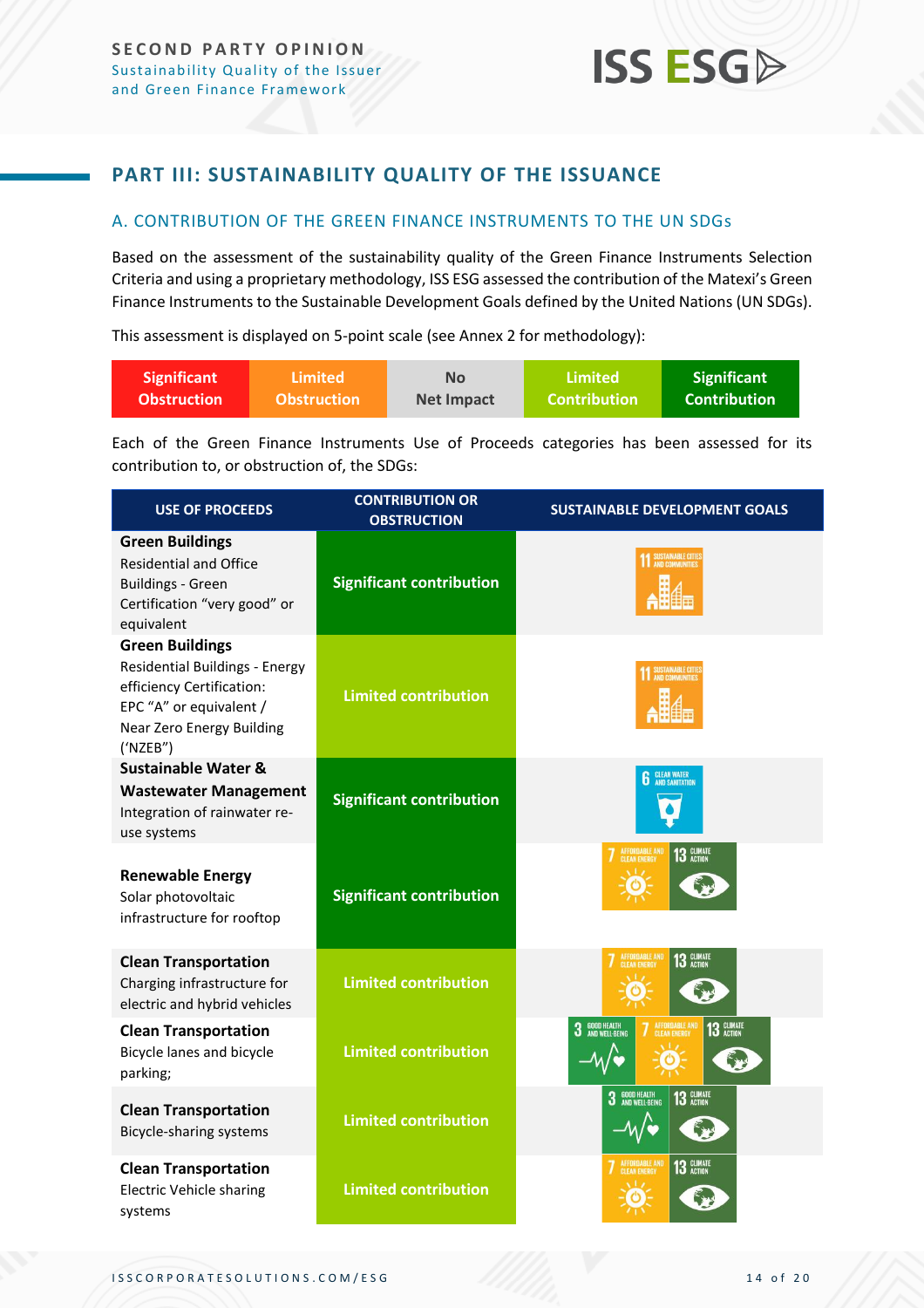

#### <span id="page-14-0"></span>B. MANAGEMENT OF ENVIRONMENTAL AND SOCIAL RISKS ASSOCIATED WITH THE SELECTION CRITERIA

Eligible categories include Green Building, Sustainable Water and Wastewater Management, Renewable Energy and Clean Transportation. All expenditures are situated in Belgium, Grand Duchy of Luxembourg and Poland. The table below presents the findings of an ISS ESG assessment of the selection criteria against ISS ESG KPIs.

#### **A S S E S S M E N T A G A I N S T I S S E S G K P I U S E O F P R O C E E D S G R E E N B U I L D I N G S**

#### **Site selection**

- ✓ A policy for responsible site selection is in place for all financed (and future) assets. The policy is under review and updating by integrating EU Taxonomy elements into 'Sustainability Checklist'
- ✓ An internal tool, 'The Neighbourhood Barometer<sup>4</sup>,' is applied for all financed (and future) assets to ensure proximity to services of public transport available within 1 km from the project.

#### **Construction standards**

- ✓ All financed (and future) assets are located in Belgium, Grand Duchy of Luxembourg and Poland, where high labour and health and safety standards are in place (e.g. ILO core conventions).
- A procurement policy is in place to evaluate the sustainability of the building material, and a procurement specialist is researching sustainable building materials to replace and phase out the existing material, no quantitative target for usage of sustainable building materials has set yet.

#### **Water use minimization in buildings**

✓ All financed (and future) assets are located in Belgium, Grand Duchy of Luxembourg and Poland equipped with a standard sanitary package. The sanitary package with water-saving feature and can connect with the rain-watering harvesting system.

#### **Safety of building users**

✓ All financed (and future) assets are located in Belgium, Grand Duchy of Luxembourg and Poland, where safety standards (e.g. emergency exits, fire sprinklers, fire alarm systems) are in place.

#### **Energy efficiency**

✓ All financed (and future) residential assets are required with good energy efficiency standards in place (Primary Energy Demand is within the top 15% of buildings or nearlyzero energy for the new building) according to the National laws. The sustainability

<sup>&</sup>lt;sup>4</sup> Impact Report 2019: https://www.matexi.be/-/media/images/corporate-pages/investor-relations/activiteitenverslag 2019 en.pdf and Impact Report 2020[: https://www.matexi.be/-/media/images/corporate-pages/investor-relations/impact-report-en.pdf](https://www.matexi.be/-/media/images/corporate-pages/investor-relations/impact-report-en.pdf)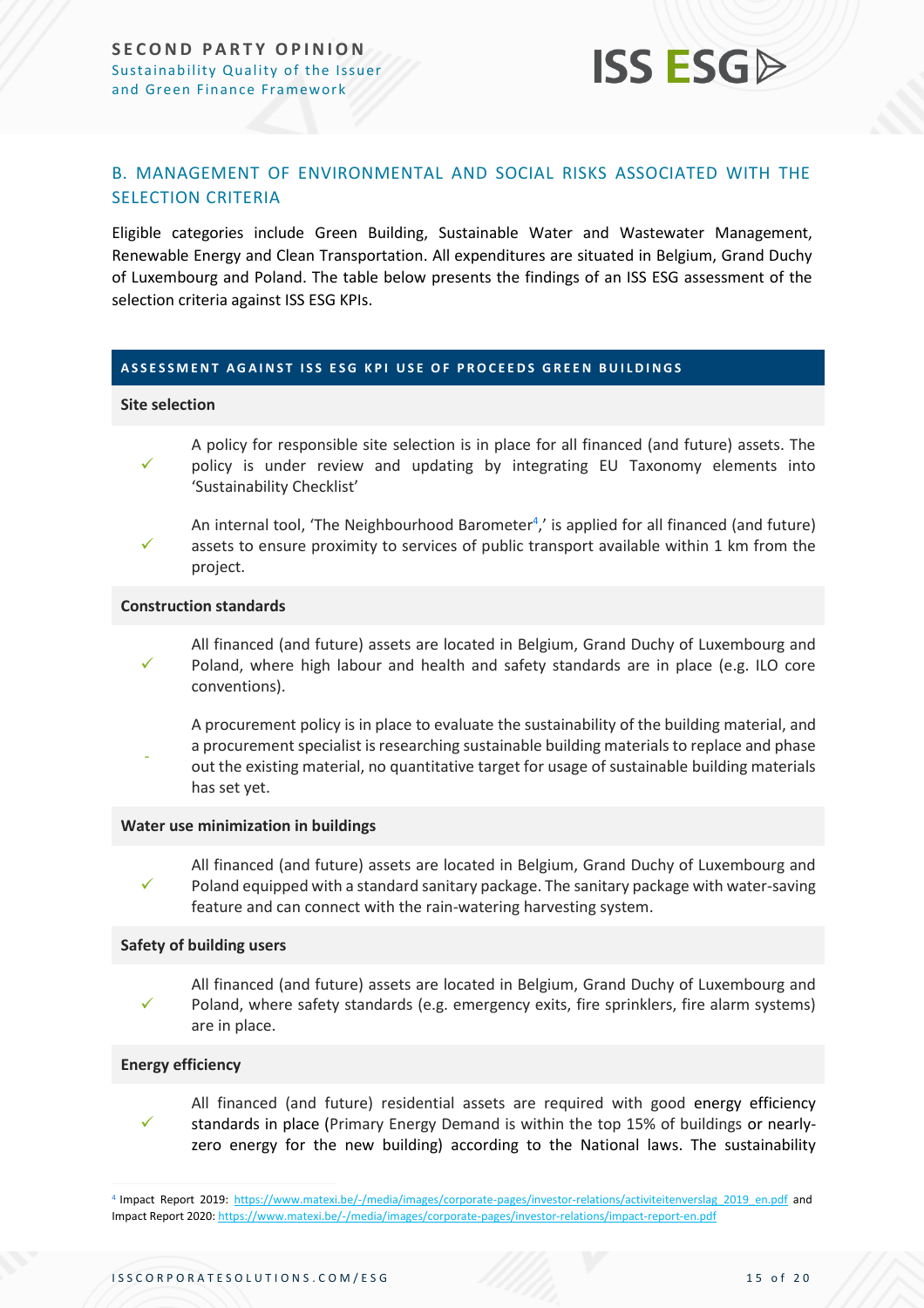

committee of Matexi has committed all projects with EPC label "A" as a financing criterion. Energy test to the building will be carried out to determine the building energy performance.

#### **Sustainability labels**

O All financed (and future) commercial assets (office buildings) and part of residential assets are applied BREEAM certification as financing criterion.

#### A S SE S S MENT A GAINST ISS ESG KPI SUSTAINABLE WATER & WAS TEWATER MANAGEMENT

#### **Dialogue with local communities**

✓ A systemic of stakeholder engagement system with neighbourhood engagement specialists are in place.

#### **Standard of the water**

✓ Rainwater re-use systems are for non-drinking purposes. It is designed for in houses and apartments real-estate projects, toilet flushing, and washing machine uses.

#### **ASSESSMENT AGAINST ISS ESG KPI RENEWABLE ENERGY**

#### **Environmental aspects of solar panels used**

- ✓ All financed (and future) assets comply with the European Waste Electrical and Electronic Equipment Directive (WEEE Directive), requiring the creation of collection schemes where consumers can return electronic equipment free of charge.
- ✓ All financed (and future) assets comply with the requirements of the European Directive on the restriction of the use of certain hazardous substances in electrical and electronic equipment (RoHS Directive).

#### **Supply Chain Standards**

✓

A systemic subcontractor audit system that includes suppliers' performance on the welfare of employees, protection against carcinogenic substances and asbestos, guarantee safety, and acting according to the law and regulations is in place.

#### **ASSESSMENT AGAINST ISS ESG KPI CLEAN TRANSPORTATION**

#### **Environmental aspects of charging stations**

O No information is available on assets for comprehensive-life cycle assessment to charging station is in place.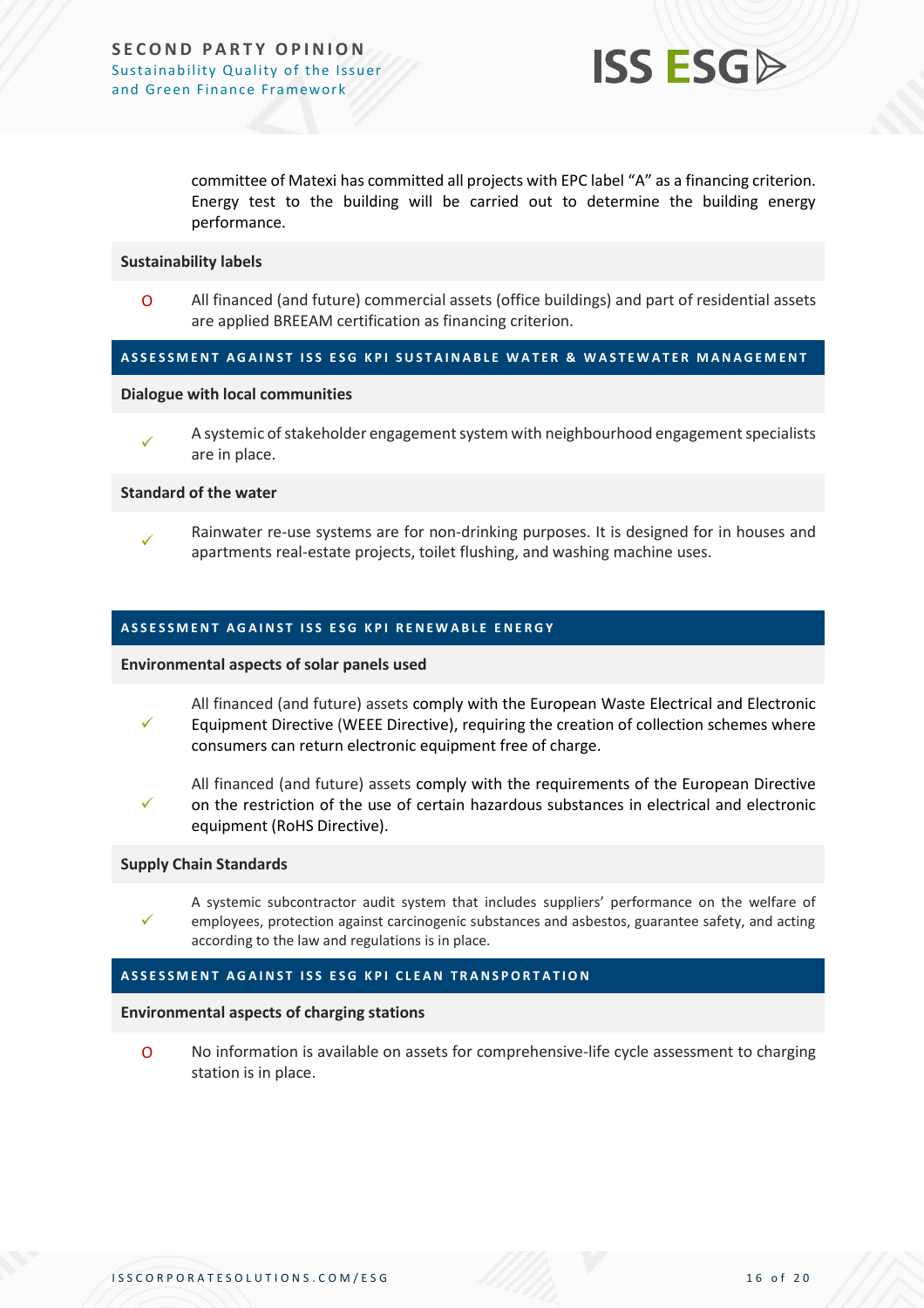

#### DISCLAIMER

- 1. Validity of the SPO: For Matexi's first issuance following the SPO release date.
- 2. ISS ESG uses a scientifically based rating concept to analyse and evaluate the environmental and social performance of companies and countries. In doing so, we adhere to the highest quality standards which are customary in responsibility research worldwide. In addition, we create a Second Party Opinion (SPO) on bonds based on data from the issuer.
- 3. We would, however, point out that we do not warrant that the information presented in this SPO is complete, accurate or up to date. Any liability on the part of ISS ESG in connection with the use of these SPO, the information provided in them and the use thereof shall be excluded. In particular, we point out that the verification of the compliance with the se- lection criteria is based solely on random samples and documents submitted by the issuer.
- 4. All statements of opinion and value judgements given by us do not in any way constitute purchase or investment recommendations. In particular, the SPO is no assessment of the economic profitability and credit worthiness of a bond but refers exclusively to the social and environmental criteria mentioned above.
- 5. We would point out that this SPO, certain images, text and graphics contained therein, and the layout and company logo of ISS ESG and ISS-ESG are the property of ISS and are protected under copyright and trademark law. Any use of such ISS property shall require the express prior written consent of ISS. Use shall be deemed to refer in particular to the copying or duplication of the SPO wholly or in part, the distribution of the SPO, either free of charge or against payment, or the exploitation of this SPO in any other conceivable manner.

The issuer that is the subject of this report may have purchased self-assessment tools and publications from ISS Corporate Solutions, Inc. ("ICS"), a wholly-owned subsidiary of ISS, or ICS may have provided advisory or analytical services to the issuer. No employee of ICS played a role in the preparation of this report. If you are an ISS institutional client, you may inquire about any issuer's use of products and services from ICS by emailin[g disclosure@issgovernance.com.](mailto:disclosure@issgovernance.com)

This report has not been submitted to, nor received approval from, the United States Securities and Exchange Commission or any other regulatory body. While ISS exercised due care in compiling this report, it makes no warranty, express or implied, regarding the accuracy, completeness or usefulness of this information and assumes no liability with respect to the consequences of relying on this information for investment or other purposes. In particular, the research and scores provided are not intended to constitute an offer, solicitation or advice to buy or sell securities nor are they intended to solicit votes or proxies.

Deutsche Börse AG ("DB") owns an approximate 80% stake in ISS HoldCo Inc., the holding company which wholly owns ISS. The remainder of ISS HoldCo Inc. is held by a combination of Genstar Capital ("Genstar") and ISS management. ISS has formally adopted policies on non-interference and potential conflicts of interest related to DB, Genstar, and the board of directors of ISS HoldCo Inc. These policies are intended to establish appropriate standards and procedures to protect the integrity and independence of the research, recommendations, ratings and other analytical offerings produced by ISS and to safeguard the reputations of ISS and its owners. Further information regarding these policies are available a[t https://www.issgovernance.com/compliance/due-diligence-materials.](https://www.issgovernance.com/compliance/due-diligence-materials)

© 2021 | Institutional Shareholder Services and/or its affiliates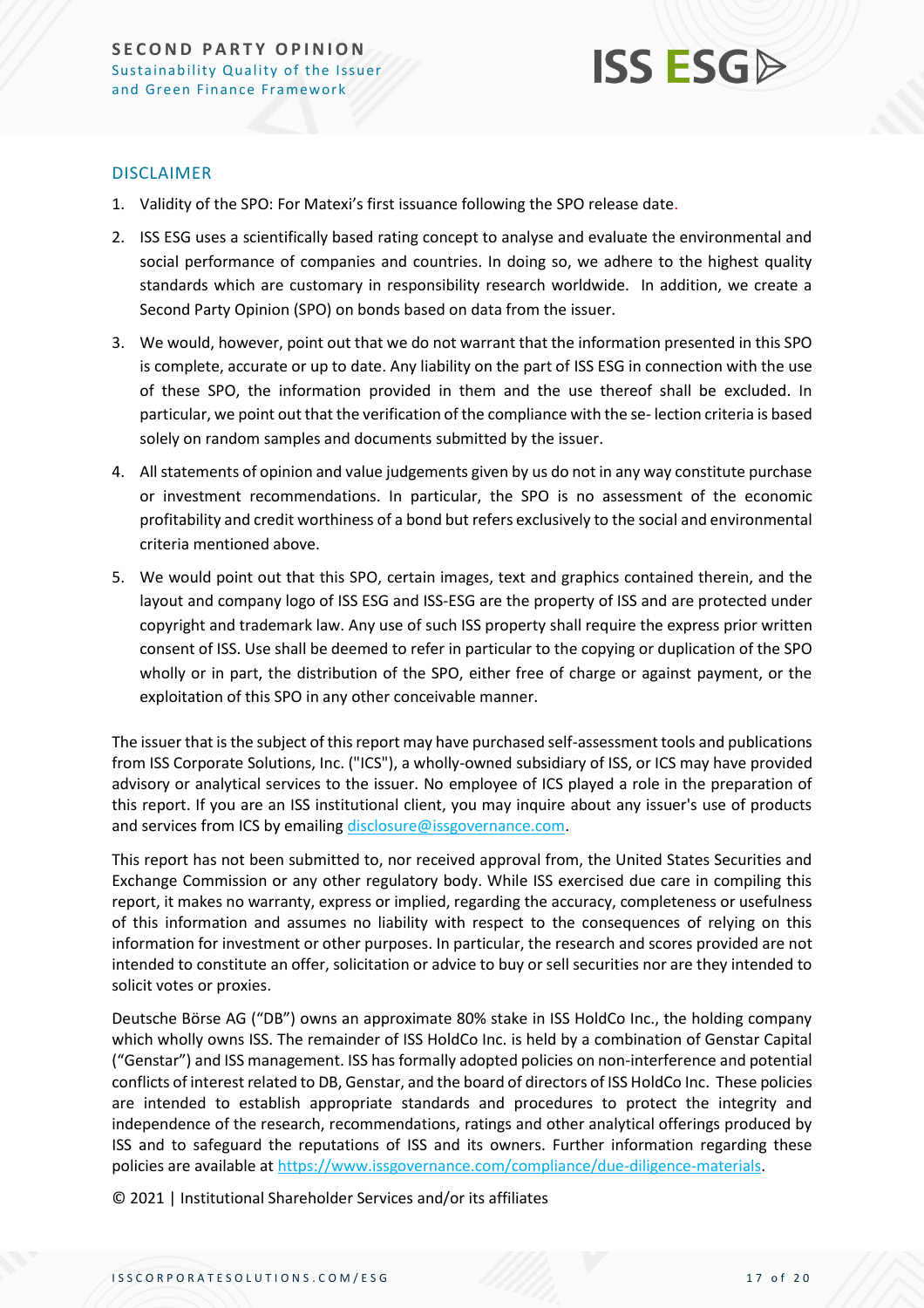## <span id="page-17-0"></span>ANNEX 1: Methodology

#### ISS ESG Green KPIs

The ISS ESG Green Bond KPIs serve as a structure for evaluating the sustainability quality  $-$  i.e. the social and environmental added value – of the use of proceeds of Matexi's Green Finance Instruments.

It comprises firstly the definition of the use of proceeds category offering added social and/or environmental value, and secondly the specific sustainability criteria by means of which this added value and therefore the sustainability performance of the assets can be clearly identified and described.

The sustainability criteria are complemented by specific indicators, which enable quantitative measurement of the sustainability performance of the assets and which can also be used for reporting. If a majority of assets fulfill the requirement of an indicator, this indicator is then assessed positively. Those indicators may be tailor-made to capture the context-specific environmental and social risks.

#### Environmental and social risks assessment methodology

ISS ESG evaluates whether the assets included in the asset pool match the eligible project category and criteria listed in the Green Bond KPIs.

All percentages refer to the amount of assets within one category (e.g. wind power). Additionally, the assessment "no or limited information is available" either indicates that no information was made available to ISS ESG or that the information provided did not fulfil the requirements of the ISS ESG Green Bond KPIs.

The evaluation was carried out using information and documents provided to ISS ESG on a confidential basis by Matexi (e.g. Due Diligence Reports). Further, national legislation and standards, depending on the asset location, were drawn on to complement the information provided by the issuer.

#### Assessment of the contribution and association to the SDG

The 17 Sustainable Development Goals (SDGs) were endorsed in September 2015 by the United Nations and provide a benchmark for key opportunities and challenges toward a more sustainable future. Using a proprietary method, ISS ESG identifies the extent to which Matexi's Green Finance Instruments contributes to related SDGs.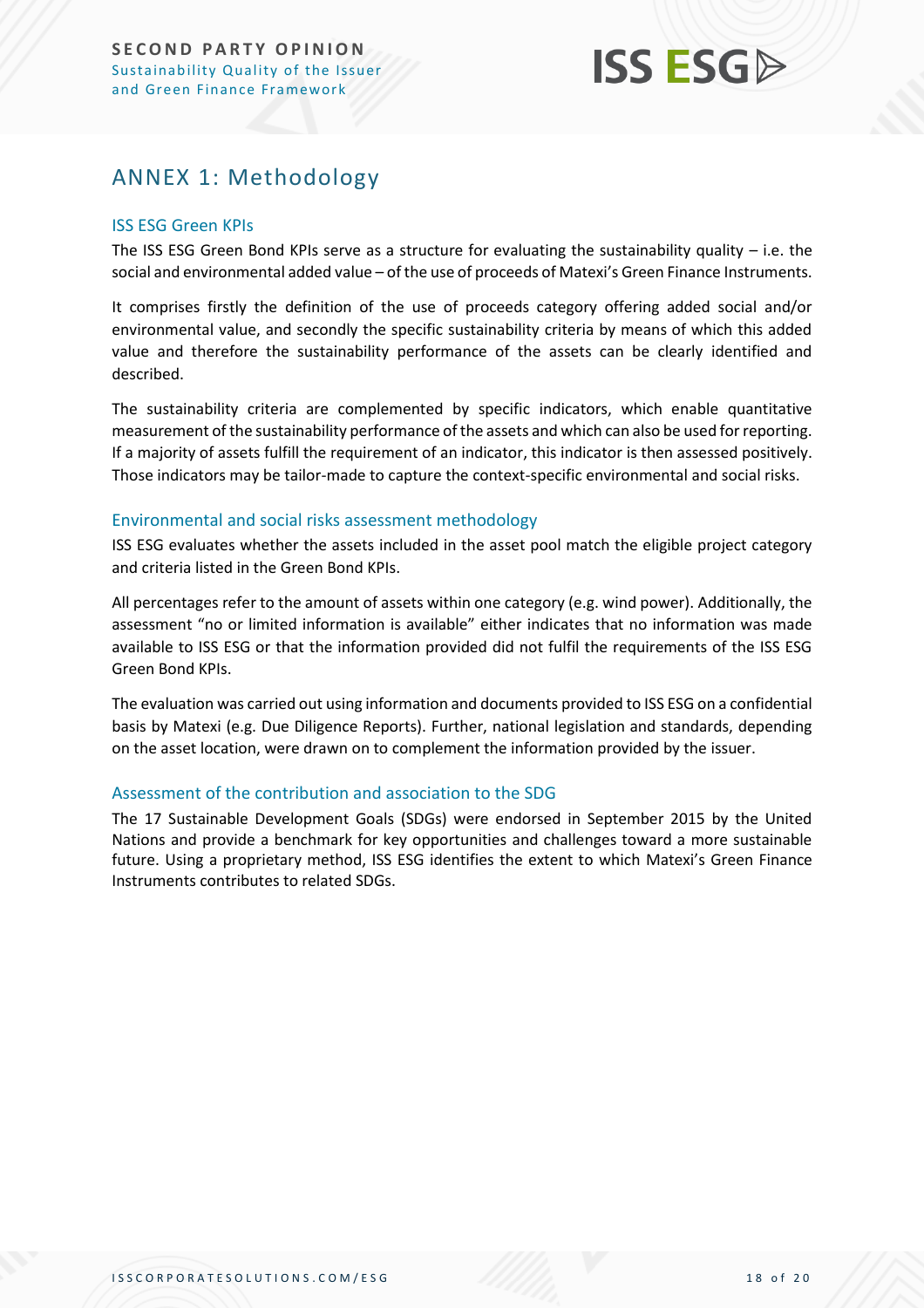

### <span id="page-18-0"></span>ANNEX 2: Quality management processes

#### **SCOPE**

Matexi commissioned ISS ESG to compile a Green Finance Instruments SPO. The Second Party Opinion process includes verifying whether the Green Finance Framework aligns with the Green Bond Principles as administered by the International Capital Market Association and the Green Loan Principles as administered by the Loan Market Association and to assess the sustainability credentials of its Green Finance Instruments, as well as the issuer's sustainability strategy.

#### **CRITERIA**

Relevant Standards for this Second Party Opinion

- **ICMA Green Bond Principles**
- **■** LMA Green Loan Principles
- ISS ESG Key Performance Indicators relevant for Use of Proceeds categories selected by the issuer

#### ISSUER'S RESPONSIBILITY

Matexi's responsibility was to provide information and documentation on:

- **Framework**
- Asset pool / Eligibility criteria
- Documentation of ESG risks management at the asset level

#### ISS ESG's VERIFICATION PROCESS

ISS ESG is one of the world's leading independent environmental, social and governance (ESG) research, analysis and rating houses. The company has been actively involved in the sustainable capital markets for over 25 years. Since 2014, ISS ESG has built up a reputation as a highly-reputed thought leader in the green and social bond market and has become one of the first CBI approved verifiers.

ISS ESG has conducted this independent Second Party Opinion of the Green Finance Instruments to be issued by Matexi based on ISS ESG methodology and in line with the ICMA Green Bond Principles and the LMA Green Loan Principles.

The engagement with Matexi took place in November 2021.

#### ISS ESG's BUSINESS PRACTICES

ISS has conducted this verification in strict compliance with the ISS Code of Ethics, which lays out detailed requirements in integrity, transparency, professional competence and due care, professional behaviour and objectivity for the ISS business and team members. It is designed to ensure that the verification is conducted independently and without any conflicts of interest with other parts of the ISS Group.